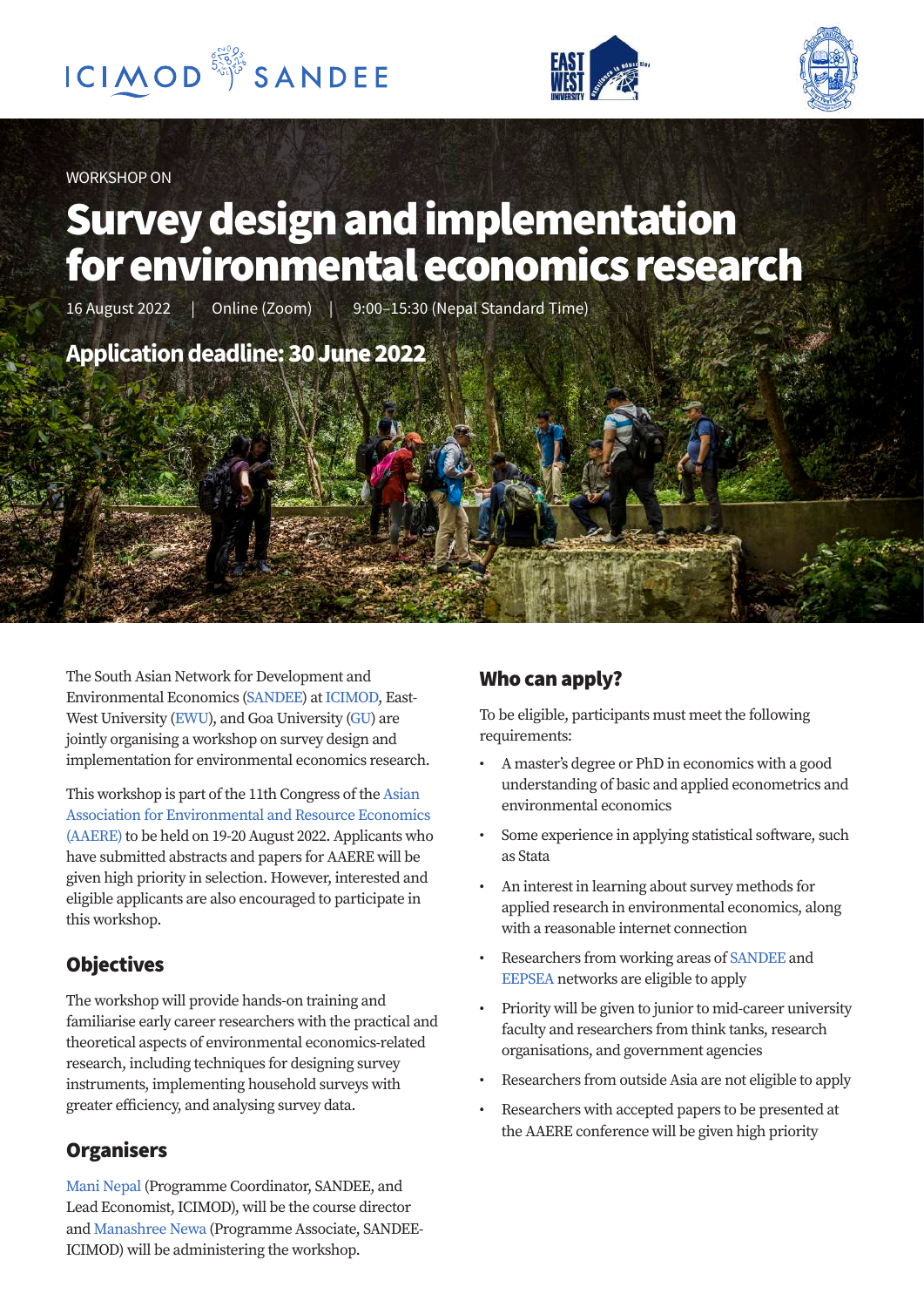#### Workshop faculty

**[A.K. Enamul Haque](http://acdonline.org/profile-of-dr-a-k-enamul-haque/)** is the Professor of Economics at [East West](https://www.ewubd.edu/)  [University](https://www.ewubd.edu/) (Dhaka, Bangladesh), Director of the Economic Research Group, Executive Director of Asian Center for Development, member of SANDEE's Steering and Advisory Committees, and member of the South Asian Network for Environmental Law and Policy. Haque is an environmental economist with extensive research and teaching experience in climate change, agriculture, and urban issues in developing countries with a focus on South Asia and Bangladesh. Haque has MSc and PhD degrees in resource and environmental economics from the University of Guelph, Canada.

**[Pranab Mukhopadhyay](https://www.unigoa.ac.in/faculty/pranab-mukhopadhyay.html)** is the Professor of Economics at the Goa Business School and the Program Director, Economics at Goa University, India. He is a fellow at SANDEE and INSEE, and the former President of INSEE (2016-18). Earlier, he worked as an environmental economist for IUCN, Nepal. Mukhopadhyay was also a consultant for ICIMOD, Foundation for Ecological Security, and GIZ India. His areas of work include global change, managing commons, nature and society, sustainable development, ecosystem services, and economic growth. Mukhopadhyay has MA and PhD degrees from Jawaharlal Nehru University, India.

**[Mani Nepal](https://scholar.google.com/citations?user=OsGqxdgAAAAJ&hl=en&oi=ao)** is the Programme Coordinator for SANDEE and the Lead Economist at ICIMOD. Earlier, he was an Associate Professor of Economics, Tribhuvan University; Visiting Assistant Professor, University of New Mexico, USA; Visiting Professor, Kathmandu University; and Adjunct Professor, Agriculture and Forestry University. He also worked as a Senior Economist at the Department of Finance and Administration, Santa Fe, New Mexico and as an Economist at the Nepal Foundation for Advanced Studies. Nepal is a Fulbright scholar with an MS degree in Policy Economics from the University of Illinois at Urbana-Champaign, and PhD in Economics from the University of New Mexico, USA. **Approximately 40 participants will be invited to the workshop**. Only shortlisted candidates will be contacted.

There will be no registration and workshop costs for shortlisted participants.

#### Workshop expectations

This is a one-day intensive teaching and hands-on learning workshop (4.5 contact hours with 2-hour lunch break and other breaks). Participants are expected to have the KOBO toolbox and STATA software installed on their computers. Necessary data and reading materials will be provided before the workshop. The workshop is being organised online to encourage wider participation across several countries in Asia.

#### Topics covered

- Basic design principles of household survey for environmental economics
- Efficiency in implementing household surveys with minimal errors
- Survey data analysis